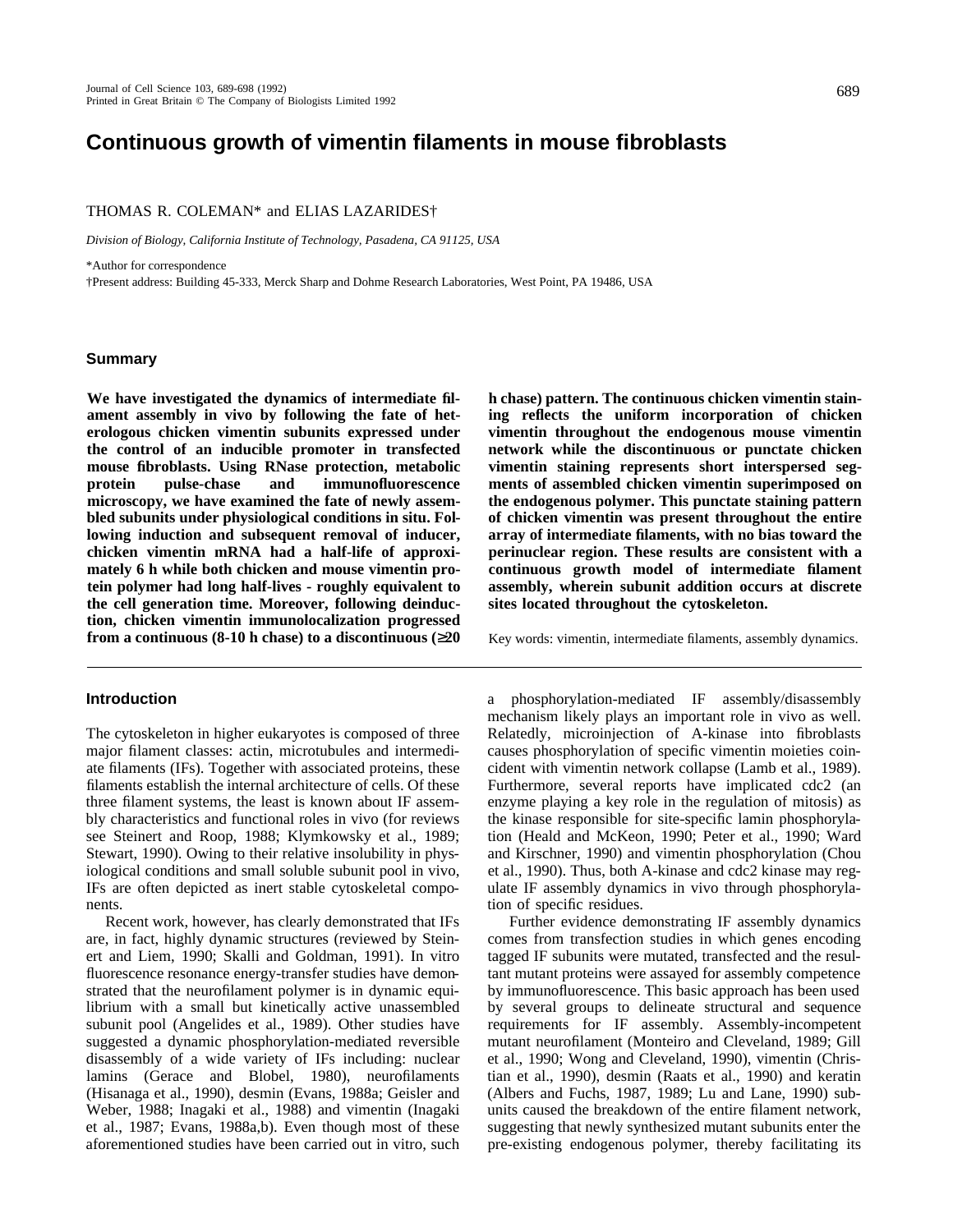subsequent disintegration. Moreover, rapid assembly of vimentin into the pre-existing network has also been demonstrated by following the induced expression of exogenous subunits in mouse fibroblasts (Ngai et al., 1990) and HeLa cells (Sarria et al., 1990).

While it is clear that IF assembly is indeed a dynamic process in vivo, several important questions remain regarding the fate of the newly assembled subunits. Do regions of the IF polymer have differential stabilities or is subunit loss from IFs minimal? Resolution of these issues requires an experimental system in which the fate of newly assembled vimentin protein can be examined. To this end, mouse Balb/c 3T3 fibroblasts were stably transfected with a chimeric plasmid containing the chicken vimentin gene under the control of the glucocorticoid-inducible mouse mammary tumor virus long terminal repeat (Ngai et al., 1990). Using this system, we have analyzed the temporal and spatial dynamics of inducible IF mRNA and protein turnover following deinduction of chicken vimentin by RNase protection, metabolic labeling and immunofluorescence microscopy. Chicken vimentin mRNA has a half-life of 6 h and vimentin polymer has a half-life approximating that of cell generation time. Furthermore, during the first 28 h after deinduction, chicken vimentin protein dramatically reverses its immunolocalization progression. Taken together, these findings are consistent with a continuous growth model of vimentin assembly, wherein subunits are added at discrete sites throughout the cytoplasm.

# **Materials and methods**

### *Cell lines, cell culture and dexamethasone induction*

The construction, transfection and initial characterization of both the inducible chicken vimentin (3T3MTV<sup>2</sup>-108) and the constitutively expressing chicken vimentin (3T3XBB-5) cell lines have been described previously (Ngai et al., 1990). These stably transfected chicken vimentin-expressing mouse fibroblasts were maintained under constant G418 selection (400 μg/ml). Balb/c 3T3 cells and their derivatives were maintained in Dulbecco's modified Eagle medium (DMEM) supplemented with 10% heat-inactivated fetal bovine serum and penicillin/streptomycin. For induction/deinduction experiments, cells were exposed to supplemented medium containing  $5 \times 10^{-7}$  M dexamethasone for 4 h, washed with  $Ca^{2+}$ - and  $Mg^{2+}$ -free Earle's buffered salt solution (EBSS) and returned to supplemented medium (without dexamethasone) for the indicated chase times.

## *Immunofluorescence microscopy and statistical analysis*

3T3MTV<sup>2</sup>-108 cells grown on acid-treated glass coverslips were fixed, permeabilized and processed for immunofluorescence microscopy as described previously (Granger et al., 1982). Fixed cells were then incubated sequentially with chicken vimentinspecific monoclonal antibody 10D1/D11 (1:9 dilution of culture supernatant), RITC-conjugated rabbit anti-mouse IgG, normal mouse serum, goat anti-vimentin antibody (1:50; Polysciences, Inc., Warrington, PA) and normal mouse serum-absorbed FITCconjugated rabbit anti-goat IgG. Cells were viewed with Leitz Orthoplan epifluorescence (63× objective) and photographed on Kodak Tri-X 400 film using an automatic exposure meter.

The effect of induction/deinduction on populations of 3T3MTV<sup>2</sup>-108 cells was determined using immunofluorescence by scoring each chicken vimentin-positive cell as either discontinuous (Fig. 3C) or continuous (Fig. 3E) staining. To avoid experimental bias, immunofluorescence studies were coded, shuffled, scored "blind," and then decoded. The percentage of discontinuous vimentin staining cells were pooled from the following chase times: group 1, 0-6 h; group 2, 8-10 h; group 3, 20 h. The Bonferroni procedure for multiple comparisons (McClave and Dietrich, 1988) was used to test which groups differed from each other. Data from 8 separate induction/deinduction experiments, representing over 3000 cells, were pooled and compared.

#### *RNA isolation and quantitative RNase protection*

Total cellular RNA was isolated by the guanidinium thiocyanate lysis method (Chirgwin et al., 1979). Homogenates were layered over cushions of 5.7 M CsCl, 1 mM EDTA, pH 8.0, and RNA was pelleted by centrifugation (Sambrook et al., 1989). Steadystate chicken and murine vimentin mRNA levels were assayed by protection of a 1.9 kb 32P-labeled complementary RNA generated with bacteriophage T7 polymerase (Zinn et al., 1983). Correctly initiated chicken vimentin mRNA was expected to protect 632 nucleotides (nt) (corresponding to exon 1) of the labeled probe. Typically, 1-2 ng  $[^{32}P]$ RNA probe  $(3 \times 10^5 \text{ cts/min})$  was hybridized to 10 μg total cellular RNA. Hybridization, digestion conditions and quantitation of protected fragments were performed exactly as described previously (Ngai et al., 1987).

# *[ <sup>35</sup>S]methionine labeling and immunoblotting*

Plated, adherent cells were washed twice with EBSS and incubated 40 min at 37°C with or without  $5 \times 10^{-7}$  M dexamethasone in methionine-depleted MEM (Flow Laboratories, McLean, VA) supplemented with 5% dialyzed fetal bovine serum. For each condition, 35  $\mu$ Ci/ml [<sup>35</sup>S]methionine was added and cells were pulselabeled for 20 min at 37°C. For the induction/deinduction experiments, cells were pulse-labeled with [<sup>35</sup>S]methionine for the last 20 min of the 4 h induction period, washed to remove unincorporated [35S]methionine and harvested after incubation for the indicated chase times (0-28 h). Cells were washed and removed from their plates by trypsin treatment and fractionated into soluble and cytoskeletal pools using the Triton X-100/urea buffers of Moon and Lazarides (1983). A sample of the trypsin-treated cells was used to determine cell doubling time. Equivalent amounts of <sup>35</sup>S-labeled cytoskeletal protein (as determined by TCA precipitation; Ngai et al., 1984) were resolved on 12.5% SDS-polyacrylamide gels. Gels were either stained with Coomassie blue to visualize total protein and then impregnated with 2,5-diphenyloxazole for fluorography (Bonner and Laskey, 1974) or transferred to nitrocellulose (Coleman et al., 1987) and incubated with chicken vimentin-specific monoclonal 10D1/D11 antibody. Immunoreactive bands were visualized by secondary staining with alkaline phosphatase-conjugated anti-mouse IgG according to the manufacturer's recommendations (BioRad Laboratories, Richmond, CA).

#### *Protein quantitation and radioactivity determination*

Quantitation of both vimentin and actin in cytoskeletal extracts was determined by scanning the gels using a densitometer (E-C Apparatus Corporation, St. Petersburg, FL) linked to an integrator (Hewlett Packard model 3390A, Fullerton, CA). Vimentin and actin gel bands routinely contained 0.5-1.0 μg, which was well within the linear range  $(0.2\n-2.0 \, \mu g)$  of Coomassie blue binding for identically treated purified vimentin and actin standards. For every experiment requiring quantitation, the sample containing the highest protein concentration was run in parallel at multiple loadings (1.4 to 0.2 equivalents) to determine whether all experimental loads were in the linear range of Coomassie blue binding and scintillation emission (see below).

Total cytoskeletal protein radioactivity was determined by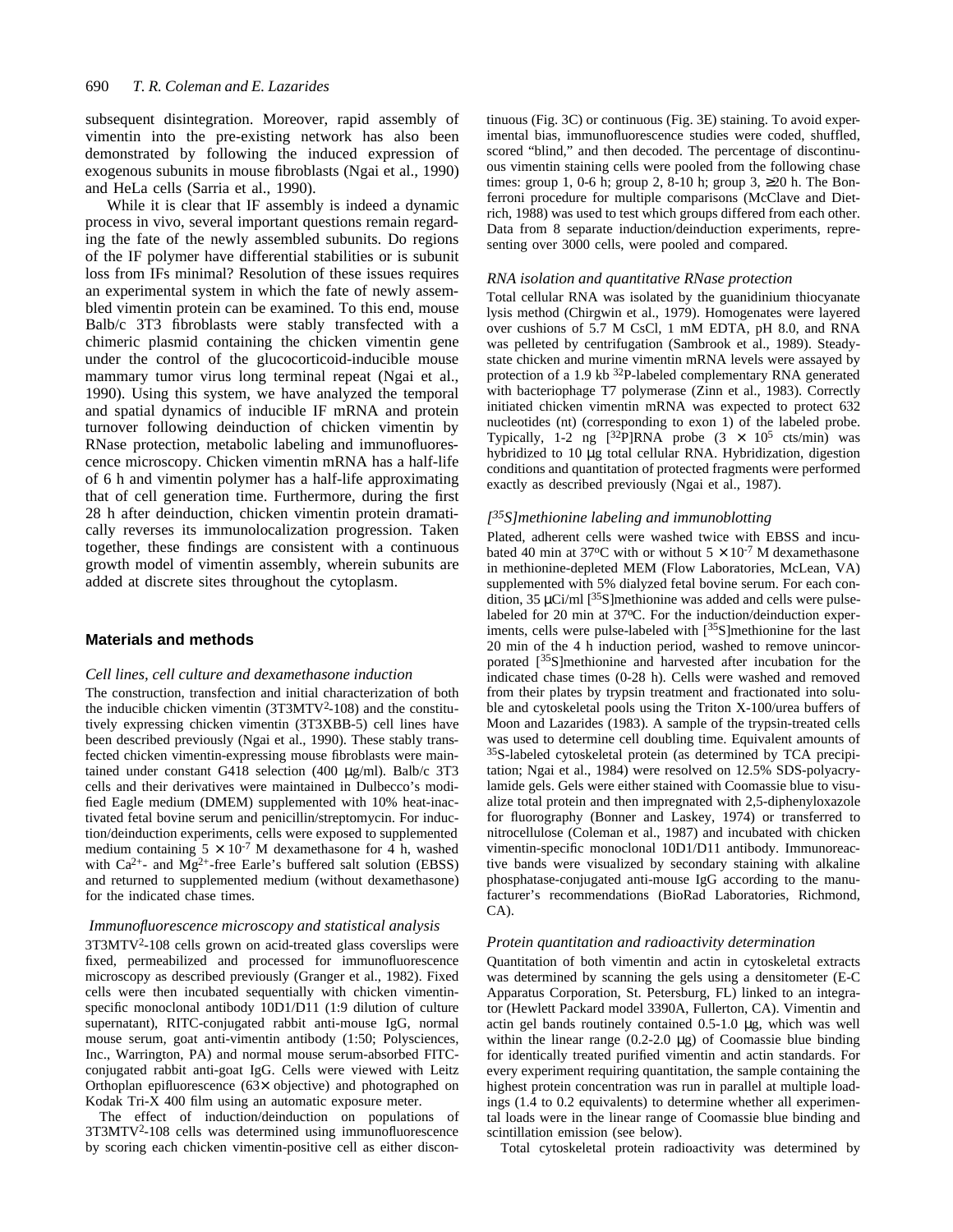trichloroacetic acid (TCA) precipitation and scintillation counting (Ngai et al., 1987). Vimentin and actin radioactivity levels were determined by excising, hydrating and counting the relevant gel bands (Blikstad and Lazarides, 1983). For the protein standard curves, chicken breast muscle actin was prepared from acetone powder according to the methods of Spudich and Watt (1971). Bovine or porcine lens vimentin was purified from urea extracts (Nelson and Traub, 1982) by gel filtration (Aca 24 column; Pharmacia LKB Biotechnology, Piscataway, NJ) in 10 mM Tris-HCl, pH 7.5, 6 M urea, 1 mM EGTA, 1 mM dithiothreitol, 40 t.i.u. aprotinin, 0.1 mM PMSF, 0.02% NaN3. Vimentin-containing fractions were pooled, ammonium sulfate precipitated and purified to homogeneity on an hydroxyapatite column (Vikstrom et al., 1989). Protein concentrations were determined by the method of Bradford (1976) or using the G-actin  $A_{280}^{1%}$  of 10.9/cm.

#### **Results**

# *Steady-state levels of induced chicken vimentin mRNA decline slowly after dexamethasone removal*

Since the level of vimentin filament expression is regulated primarily by mRNA abundance (Ngai et al., 1984), in order to understand the exit kinetics of induced vimentin protein we first examined the deinduction kinetics of vimentin mRNA. We performed these experiments using the 3T3MTV<sup>2</sup> -108 mouse fibroblast cell line, which contains an inducible chicken vimentin construct. We induced 3T3MTV<sup>2</sup>-108 cells for 4 h with dexamethasone, then chased in the absence of dexamethasone for varying times and isolated total cellular RNA. As expected, RNase protection of control (nontransfected parental) Balb/c 3T3 RNA demonstrated no chicken vimentin-protected band (Fig. 1A, lane 2). This probe did hybridize to mouse vimentin RNA, generating the 70 and 80 nt protected fragments present in all murine fibroblast derivatives (Fig. 1A, lanes 2-11) but not in tRNA control (Fig. 1A, lane 1). Positive control chicken vimentin RNase protections of 3T3XBB-5 RNA (these cells constitutively express chicken and mouse vimentin) yielded the expected 632 nt chicken exon 1 fragment (Fig. 1A, lanes 10 and 11). RNase protections of two concentrations of 3T3XBB-5 RNA demonstrated the quantitative nature of these protection reactions in terms of both chicken and mouse vimentin-protected fragments (compare chicken vimentin and mouse vimentin band intensities; Fig. 1A, lanes 10 and 11). Uninduced

3T3MTV<sup>2</sup> -108 cells expressed a low but detectable level of correctly initiated chicken vimentin mRNA (Fig. 1A, lane 3). After a 4 h dexamethasone induction, 3T3MTV<sup>2</sup>-108 cells displayed a 4.3-fold increase in chicken vimentin RNA, which declined back to uninduced levels by  $\sim$ 12-16 h when chased without dexamethasone (Fig. 1B); quantitation of gel bands revealed a chicken vimentin mRNA halflife of  $~6$  h (Fig. 1B). By comparison, the mouse vimentinprotected fragment remained roughly constant throughout the deinduction chase period (Fig. 1A, lanes 4-9). Consistent with a chicken vimentin mRNA half-life of ~6 h is the fact that no newly translated chicken vimentin protein was detectable by  $[35S]$ methionine labeling and fluorography 12-16 h after the termination of a 4 h induction (data not shown).

# *Chicken and mouse vimentin proteins are stable cytoskeletal components with half-lives approximating that of cell division*

To gain a more complete understanding of the fate of newly assembled vimentin and to assess the relative amounts of chicken and mouse vimentin produced in these cells, additional induction/deinduction experiments were performed using [<sup>35</sup>S]methionine to monitor protein levels. 3T3MTV<sup>2</sup>-108 cells were pulsed with  $[35S]$ methionine during the last 20 min of the 4 h induction and equivalent amounts of radioactivity from cytoskeletal samples were loaded onto SDS-polyacrylamide gels. With the gel system employed here, chicken vimentin migrates with a slightly higher relative mobility compared to mouse vimentin, as determined previously by two-dimensional gel analysis (Ngai et al., 1987). By loading equivalent counts, we expect the later chase times to have more total protein per cts/min as a result of cell division in nonradioactive medium. When visualized with Coomassie blue, the amount of mouse vimentin and actin did increase with chase time (Fig. 2A, Coomassie; compare mouse vimentin and actin band intensities of lanes 1-4 to lanes 7 and 8). Quantitation of protein and radioactivity levels revealed that the specific activities of both actin and mouse vimentin declined with half-lives of 26 and 32 h, respectively (Table 1). For comparison, the specific activity of the total cytoskeletal protein declined with a halflife of 29 h, while the cell doubling time was 28 h (Table 1). Chicken vimentin was not visualized by Coomassie stain but 35S-incorporated chicken vimentin bands were readily observed upon induction (Fig. 2A, Autorad., compare lanes

**Table 1.** *Mouse and chicken vimentin are stable cytoskeletal components which have half-lives approximating that of the cell doubling time*

|                                                    |                          | Specific activity (cts/min per $\mu$ g)* |              |                |                  |
|----------------------------------------------------|--------------------------|------------------------------------------|--------------|----------------|------------------|
| Chase period $(h)$ <sup><math>\dagger</math></sup> | Cell number <sup>†</sup> | Total cytoskeletal protein               | Actin        | Mouse vimentin | Chicken vimentin |
|                                                    | 290,000                  | $2.9\times10^{6}$ (2.2 $\times10^{4}$ )  | 18800 (1900) | 2070 (380)     | 3350 (140)       |
|                                                    | 410,000                  | $2.4\times10^{6}$ (1.9 $\times10^{4}$ )  | 14500 (4800) | 1660(46)       | 2150 (230)       |
| 28                                                 | 570,000                  | $1.5\times10^{6}$ (5.1×10 <sup>3</sup> ) | 8600 (940)   | 1160 (160)     | 1790 (180)       |
| Doubling time $(h)\$                               | 28                       | -                                        | -            | -              |                  |
| Half-life $(h)$ §                                  |                          | 29                                       | 26           | 32             | 31               |

\*Each value represents an average of 4 determinations and is expressed as cts/min per μg; one standard deviation is indicated in parentheses.  $\dagger$ In the absence of  $\lceil 35S \rceil$ methionine.

‡Per 100 mm plate.

§As determined from linear regression.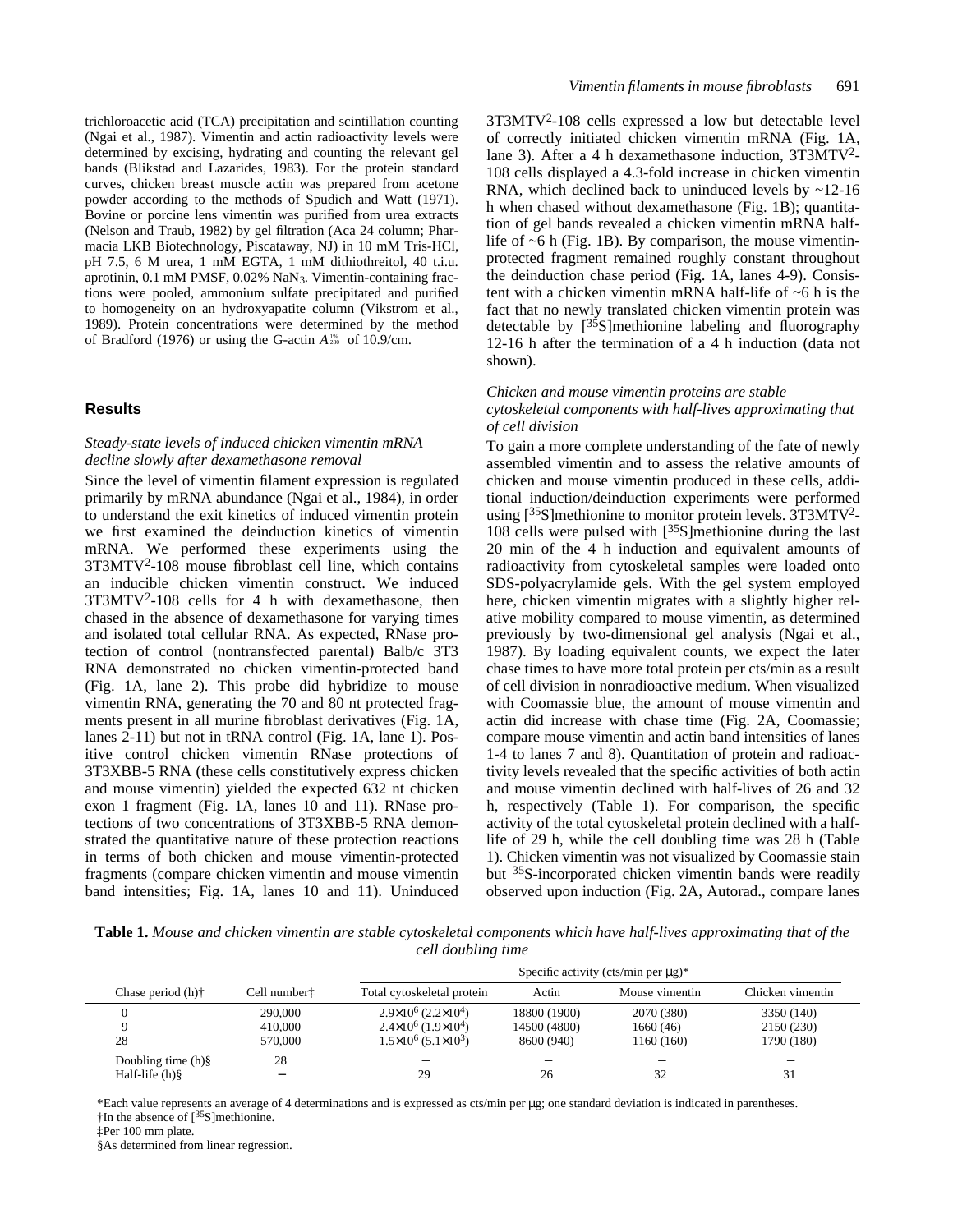

1 and 2 with lanes 3 and 4). Like the relatively stable mouse vimentin, chicken vimentin-specific activity declined with a half-life of 31 h (Table 1). Moreover, total chicken

vimentin protein increased slightly from 0-9 h chase (before mRNA degradation) but then remained relatively constant (Fig. 2A, Immunoblot; compare lanes 3 and 4 with 5 and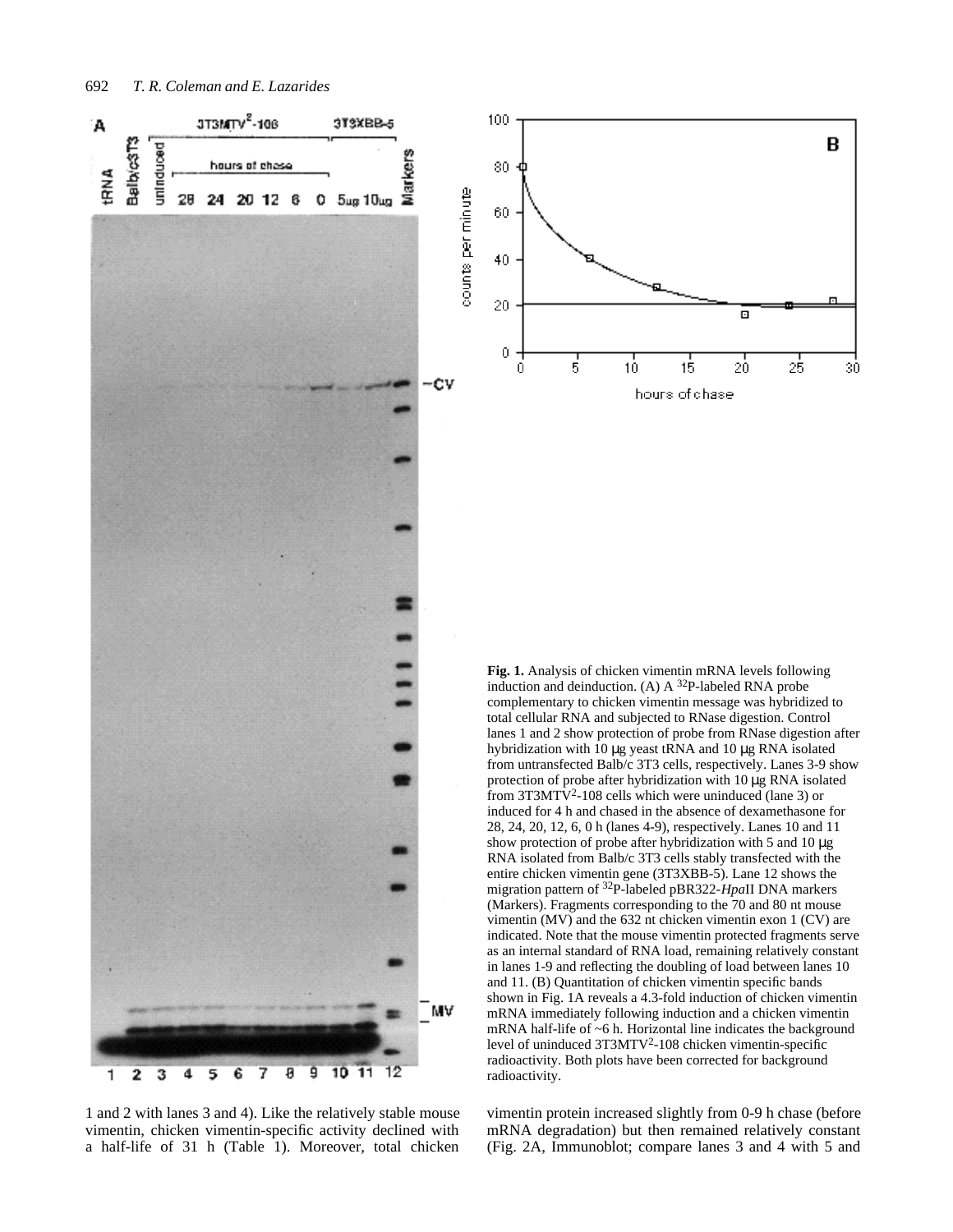

# *Vimentin filaments in mouse fibroblasts* 693

**Fig. 2.** Mouse and chicken vimentin proteins are stable cytoskeletal components which display half-lives approximating that of cell division. 3T3MTV<sup>2</sup>-108 cells were labeled for 20 min with  $[35S]$ methionine in the absence of dexamethasone (uninduced lanes 1 and 2) or for the last 20 min of a 4 h induction period (lanes 3-8). At each time point, duplicate samples were prepared from identically treated cellular populations. Cells were harvested immediately following the [<sup>35</sup>S]methionine pulse (lanes 1 and 2) or after a chase period in the absence of radioactive methionine and dexamethasone; chase times are indicated above the lanes (0 h, lanes 3 and 4; 9 h, lanes 5 and 6; and 28 h, lanes 7 and 8). Equivalent total counts of cytoskeletal samples were loaded onto SDS-polyacrylamide gels and visualized according to total protein (Coomassie blue stained: Coomassie, upper panel), radioactive protein (Autoradiography: Autorad., middle panel) or total chicken vimentin protein (10D1/D11 immunoblot: Immunoblot, lower panel). Each panel shows only the middle portion of the gel; the relative mobilities of mouse vimentin (MV), chicken vimentin (CV) and actin (Actin) are indicated. Top and middle panels

show regions of the same gel, stained first with Coomassie blue, then processed for fluorography. When loaded according to equivalent  $35S$ -incorporated counts, note how total protein increases with chase time (as indicated by increase in intensities of both mouse vimentin and actin bands), consistent with decreasing specific activity due to cell growth (Coomassie, upper panel). Chicken vimentin cannot be visualized by Coomassie blue stain, but radioactive chicken vimentin is clearly visible following dexamethasone induction (Autorad., middle panel). Similarly, total chicken vimentin increases dramatically upon induction and slightly from 0-9 h chase, then changes little with subsequent chase (Immunoblot, lower panel).

6, and 7 and 8). Taken together, the data presented in Fig. 2 and Table 1 suggest that both mouse and chicken vimentin are stable cytoskeletal components with half-lives approximating that of the cell generation time.

# *Vimentin immunolocalization progresses from a continuous to a discontinuous staining pattern following deinduction*

To determine the intracellular localization of chicken vimentin we performed double-label immunofluorescence microscopy on 3T3MTV<sup>2</sup>-108 cells following similar periods of induction and deinduction. Using double-label immunofluorescence microscopy, we detected no chicken vimentin-specific staining in uninduced cells (Fig. 3A), while the characteristic mouse vimentin filament array was apparent (Fig. 3B). After 4 h of dexamethasone induction, newly assembled chicken vimentin localized to discrete, irregular foci (Fig. 3C), which colocalized with the total vimentin filament network (Fig. 3D), in agreement with earlier work (Ngai et al., 1990). A careful examination of Fig. 3C and G reveals short interspersed segments of chicken vimentin staining, or a 'discontinuous' pattern, as opposed to the uniform filamentous array seen in Fig. 3E, which we refer to as a 'continuous' pattern. After a 4 h induction period, dexamethasone was removed and the cells were subsequently chased in the absence of inducer. When examined after a 9 h chase period the chicken vimentin staining had coalesced into a continuous filamentous array (Fig. 3E) that was coincident with the endogenous vimentin network (Fig. 3F). Interestingly, after longer chase periods in the absence of dexamethasone (28 h), the strikingly irregular, discontinuous chicken vimentin distribution was apparent (Fig. 3G). This progression from discontinuous to continuous to discontinuous required protein synthesis, as cells induced for 4 h and then chased without dexamethasone in the presence of either cycloheximide  $(10^{-6}$  M) or emetine  $(10^{-6}$  M) were arrested in a discontinuous staining pattern independent of chase time (9-32 h; data not shown).

Though these cells are a permanent line (resulting from the stable transfection of the inducible chicken vimentin construct), the expression of chicken vimentin was not always homogeneous (Ngai et al., 1990); cells inducible for chicken vimentin expression represented anywhere from 30-95% of the population (compare Fig. 3C-F). Surprisingly, when subcloned by limiting dilution and reanalyzed for inducible chicken vimentin expression each subclone displayed a similar variable inducibility. The reasons for this phenotypic variation remain unknown but this phenomenon has been noted for other expression systems. Furthermore, as only chicken vimentin positive cells were scored and both the kinetics of induction/deinduction and the intracellular localization of chicken vimentin were qualitatively identical in these cells, this phenotypic variation did not affect the quantitation of our results.

We quantitated the progression of chicken vimentin immunolocalization for populations of cells. 3T3MTV<sup>2</sup>-108 cells were induced with dexamethasone for 4 h, chased for various times, fixed and stained for chicken and mouse vimentin immunofluorescence. We scored each chicken vimentin-positive cell as either discontinuous (comparable to Fig. 3C and G) or continuous (comparable to Fig. 3E). Multiple experiments consistently revealed that chicken vimentin staining in a significant proportion of cells did progress from discontinuous (if examined shortly after induction; 0-6 h) to continuous (if examined after 8-10 h chase) to discontinuous (if examined after 20 h chase; Fig. 4). Data from multiple induction/deinduction experiments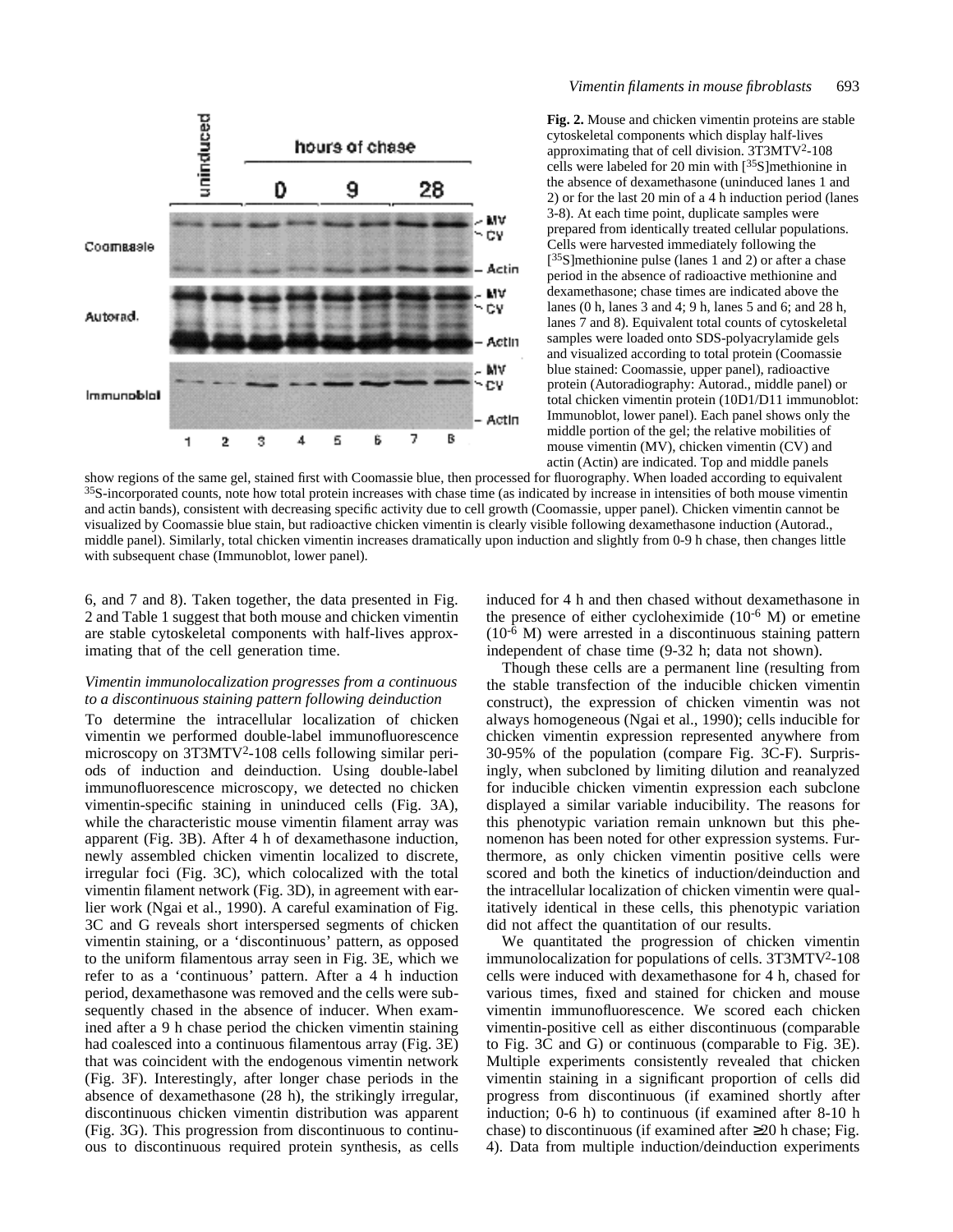# 694 *T. R. Coleman and E. Lazarides*



**Fig. 3**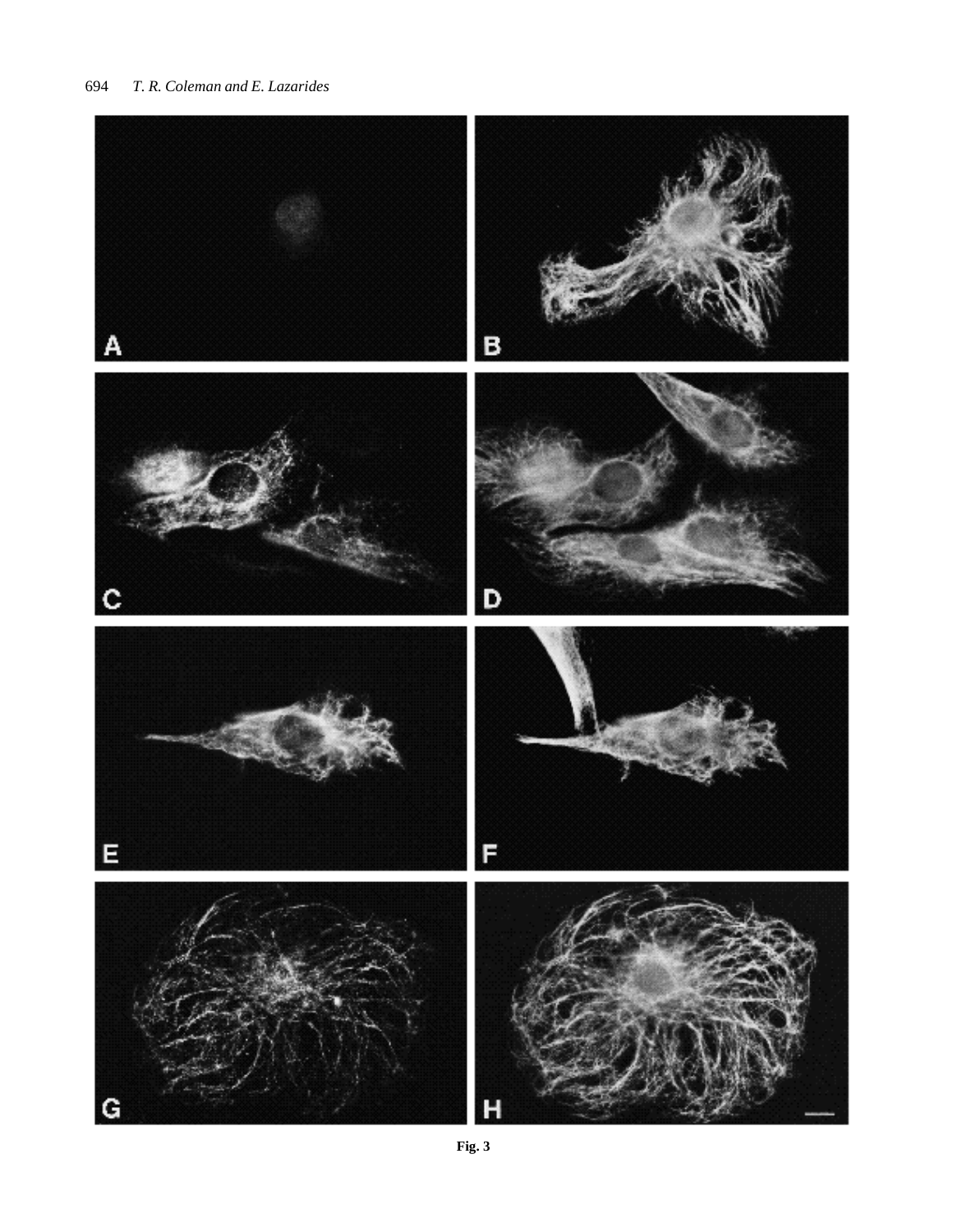**Fig. 3.** Induction/deinduction experiment showing fate of induced chicken vimentin protein, after various times, in the absence of dexamethasone. 3T3MTV<sup>2</sup> -108 cells were fixed and processed for double-label immunofluorescence microscopy following incubation in the absence (A,B) or presence (C-H) of dexamethasone. All cells in C-H were induced for 4 h then chased in the absence of dexamethasone for 0 h (C,D), 9 h (E,F) and 28 h (G,H), respectively. Chicken vimentin was localized using monoclonal antibody 10D1/D11 (A,C,E,G). Total vimentin (mouse plus chicken) was detected using a goat polyclonal antivimentin antibody (B,D,F,H). Note the discontinuous chicken vimentin distribution in cells fixed directly after induction (C), which coalesces into a continuous staining pattern following a 9 h chase in the absence of dexamethasone (E), only to become discontinuous again after a 28 h chase period (G). Fibroblast morphology varies greatly from cell to cell and these fields have been chosen strictly on the basis of vimentin staining. Each pair of micrographs was photographed at the same plane of focus; bar, 10 µm.



**Fig. 4.** Quantitation of multiple induction/deinduction experiments similar to that shown in Fig. 3. 3T3MTV<sup>2</sup>-108 cells were scored as either discontinuous or continuous and the data were plotted in histogram form as percentage discontinuous chicken vimentin staining. All cells were induced with dexamethasone for 4 h and chased in the absence of dexamethasone for the times indicated (0-28 h). Note how a significant proportion of the cells progress from a discontinuous chicken vimentin distribution pattern (if fixed shortly after induction) to a continuous staining pattern (if chased in the absence of dexamethasone, 8-10 h) back to a discontinuous staining pattern (if chased in the absence of dexamethasone, 20-28 h). Data from the bracketed chase times (groups 1, 2, 3) were pooled and compared with one another using the Bonferroni multiple comparison procedure (see Results). Histogram bars represent an average of 140-1000 cells from 8 separate experiments; error bar indicates 1 s.d.

were pooled, divided into three groups (Fig. 4, group 1, 0- 6 h chase; group 2, 8-10 h chase; group 3, 20 h chase) and compared with one another using the Bonferroni multiple comparison procedure (McClave and Dietrich, 1988). The discontinuous (groups 1 and 3) and continuous (group 2) differed significantly ( $P < 0.001$ ). Groups 1 and 3 were not statistically different, consistent with our designating them both discontinuous staining.

Since these cells divide every 28 h, the reappearance of discontinuous chicken vimentin immunofluorescence at later chase times could have been due to vimentin subunit rearrangements, which potentially take place during mitosis. To test the effects due to cell division, we established conditions which arrested cell division, yet allowed for dexamethasone inducibility. Drugs that interfere with DNA replication, such as cytosine arabinofuranoside, inhibited dexamethasone inducibility of the cells. Treatment with colchicine  $(10^{-6}$  M) caused the characteristic IF collapse into a cage around the nucleus, which prevented visualization of the discontinuous chicken vimentin staining. Preincubation of  $3T3MTV^2-108$  cells in low-serum  $(0.5\%)$ DMEM for 48 h, however, both arrested cell division (as assayed by  $[3H]$ thymidine uptake over an additional 48 h period; Tucker et al., 1979) and allowed dexamethasoneinduction of chicken vimentin expression. Induction/deinduction experiments performed using these mitotically arrested cells revealed that chicken vimentin immunofluorescence staining progressed from a discontinuous to a continuous to a discontinuous pattern with identical kinetics to those of proliferating cells (data not shown). Thus, the discontinuous chicken vimentin immunofluorescence pattern, which reappeared following 20 h chase, cannot be attributed to mitotic-induced IF rearrangements; rather, this discontinuous pattern is a likely consequence of the general mechanism of interphase IF assembly.

# **Discussion**

# *Intermediate filaments grow continuously during interphase*

In this study we have monitored in vivo changes in vimentin mRNA kinetics, protein kinetics and immunolocalization following deinduction of a traceable vimentin subunit. We have demonstrated that IFs polymerize via subunit insertion at numerous discrete foci throughout the cytoplasm. Following removal of dexamethasone after a 4 h induction in 3T3MTV<sup>2</sup>-108 cells, chicken vimentin immunolocalization superimposed on the pre-existing filament network and progressed from a discontinuous (0-6 h chase) to a continuous (8-10 h chase) to a discontinuous ( 20 h chase) staining pattern. Using quantitative RNase protection we have determined that chicken vimentin mRNA has a half-life of ~6 h. Since vimentin expression is regulated primarily by mRNA abundance (Ngai et al., 1984), induced 3T3MTV<sup>2</sup>-108 cells would be expected to continue making significant chicken vimentin protein for an additional 8-10 h following dexamethasone removal. Thus the conversion from discontinuous (0-6 h chase) to continuous (8-10 h chase) staining was likely due to continued chicken vimentin protein synthesis and assembly through translation of residual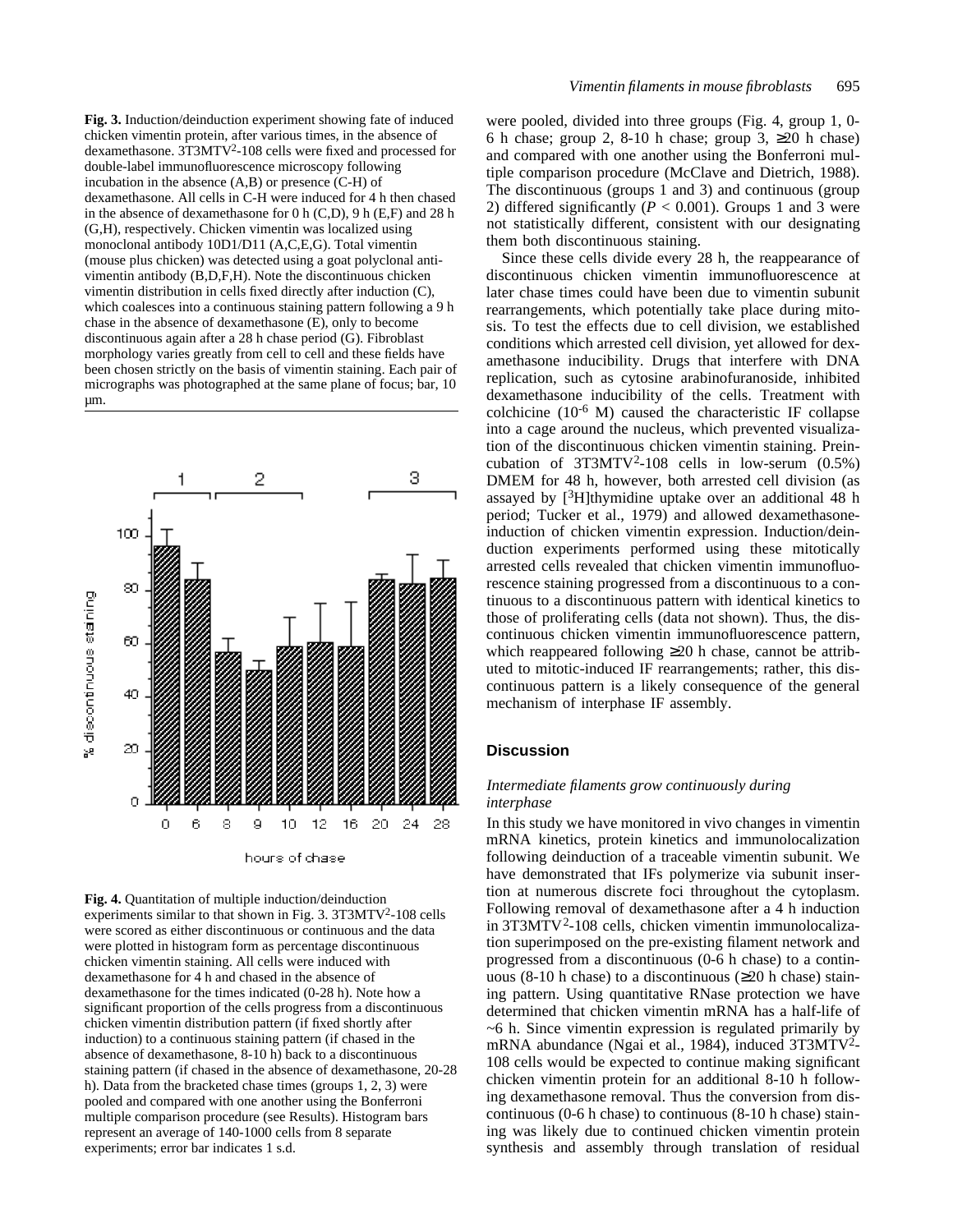chicken vimentin mRNA. After a 12-16 h chase, however, little chicken vimentin mRNA remained and by 20 h of chase 3T3MTV<sup>2</sup>-108 cells had progressed back to discontinuous staining. Moreover, metabolic pulse-chase studies using  $[35S]$ methionine revealed that both chicken and mouse vimentin protein were stable cytoskeletal components with half-lives approximating that of cell generation time, in agreement with earlier work (McTavish et al., 1983). Taken together, these data are most consistent with a continuously growing model of vimentin assembly. In such a model, the continuous (8-10 h chase) to discontinuous ( 20 h chase) chicken vimentin staining progression would be due to continued incorporation of newly synthesized mouse vimentin into the filamentous array in the absence of chicken vimentin mRNA and subunit synthesis. Over time, mouse vimentin subunits would incorporate at numerous sites throughout the continuously labeled chicken vimentin network, thereby separating it into a discontinuous pattern.

Using a similar inducible system, Sarria et al. (1990) have shown that induced mouse vimentin cDNA expression in HeLa cells results in incorporation of newly synthesized mouse vimentin into the pre-existing human filament network. In their system, however, they do not observe the punctate localization of newly synthesized vimentin along endogenous filaments that we report here (Fig. 3) and previously (Ngai et al., 1990). After removal of dexamethasone from the HeLa cells, the intensity of induced vimentin immunoreactivity slowly diminished but never revealed a punctate localization. The reason for these discrepancies is unknown, but may reflect a difference in the kinetics and/or number of IF subunit entry points for these two cell types. Significantly, previous immunoelectron microscopic analysis with 3T3MTV<sup>2</sup> -108 fibroblasts has confirmed that the punctate pattern of newly assembled chicken vimentin reflects the scattered incorporation of chicken vimentin within single mouse vimentin filaments (Ngai et al., 1990). While it is formally possible that the punctate immunofluorescence pattern is due to intersection of two or more chicken vimentin-containing filaments in one optical section, we think this is unlikely, particularly in view of our immunoelectron microscopic results (Ngai et al., 1990).

One interpretation of a relatively long IF half-life is that once IF subunits are incorporated into the polymer they do not disassemble, or do so infrequently such as during mitosis. Indeed, perhaps IFs are not turned over per se but rather halved by division (i.e. physically separated into the two daughter cells during cytokinesis). During subsequent interphase the daughter cells would add to their IF network until the next division. The time course of our pulse-chase studies, however, is not inconsistent with the subunit exchange in and out of the IF polymer seen in several laboratories. For example, in vitro fluorescence resonance energy-transfer studies have demonstrated that the neurofilament polymer is in dynamic equilibrium with its subunit pool (Angelides et al., 1989). Similarly, studies monitoring fluorescence recovery after photobleaching in cells injected with xrhodamine-vimentin demonstrate exchange in and out of the IF polymer (Vikstrom et al., 1992). These data suggest that, once assembled, IF subunits can exit from the polymer; within the resolution limits of our pulse-chase

experiments, however, if incorporated subunits do exit from the polymer they do so transiently.

# *De novo IF formation versus incorporation into preexisting IF network*

Two possible mechanisms for the maintenance/growth of IF network exist: the formation of new IF polymers and/or the elongation of pre-existing filaments. A body of evidence favors de novo assembly of IFs initiating from the nucleus. For example, soluble IF subunits polymerize from isolated nuclei (Eckert et al., 1982; Wang, 1985) and lamin B may represent one nuclear IF binding site (Georgatos and Blobel, 1987a,b). Moreover, microinjected biotinylated vimentin slowly progresses from a perinuclear region to the characteristic filamentous array (Vikstrom et al., 1989). Finally, following keratin filament disruption, recovery was observed to occur in close proximity to the nucleus (Albers and Fuchs, 1987). Our results, however, suggest that de novo nucleus-associated IF assembly is not the only means of filament growth. If vimentin assembly were a polarized process directed outward from the nucleus, then upon removal of inducer, it would be anticipated that chicken vimentin would be preferentially displaced from the perinuclear region as newly assembled mouse vimentin was incorporated. Since we and others (Sarria et al., 1990) do not observe such a polarized process, our results are most consistent with an IF assembly mechanism whereby newly synthesized subunits are incorporated into the pre-existing IF network at foci throughout the entire cytoplasm. Such a model is also consistent with the nonpolar fluorescence recovery of xrhodamine-vimentin fibers following photobleaching (Vikstrom et al., 1992) and the work of Miller et al. (1991), who found rapid subunit incorporation at numerous sites along the length of the endogenous tonofilament (keratin-containing intermediate filament) bundles.

This notion of restricted foci of IF assembly on pre-existing filaments suggests the existence of discrete assemblycompetent zones along filaments. These specialized-assembly zones may contain essential IF binding proteins. In light of recent evidence that vimentin filament assembly may proceed cotranslationally, these assembly zones may, in fact, contain cytoskeletal-associated vimentin-translating ribosomes (Isaacs et al., 1989). If assembly does occur at interior sites along the filament contour, a transient disruption of filament or subfilament integrity would be necessary to allow subunit entry (see Ngai et al., 1990). New subunits may be added onto the sides of filaments as the first step before actual integration. Such lateral associations are consistent with the variable mass per length found for many IFs and may correlate with variable numbers of 4.5 nm protofibrils per filament cross-section (Engel et al., 1985).

## *Implications of IF subunit replacement and stable IF networks*

A variety of cells undergo IF subunit-switching during differentiation (e.g. vimentin to neurofilament: Tapscott et al., 1981; vimentin to desmin: Bennett et al., 1979; Gard and Lazarides, 1980; and vimentin to GFAP: Tapscott et al., 1981; Schnitzer et al., 1981; Yen and Fields, 1981). The mechanism by which IF subunit-switching occurs is not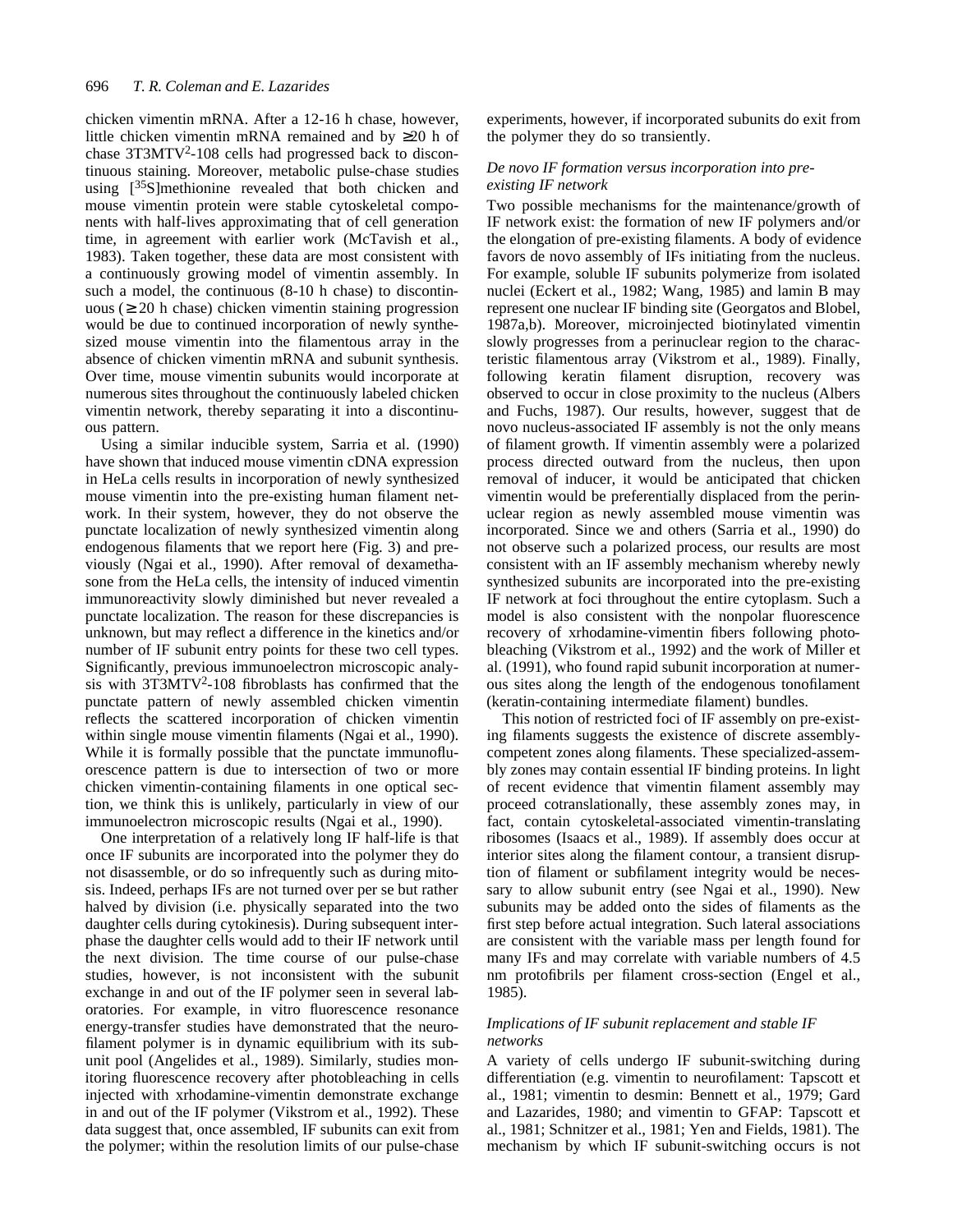completely understood and is particularly interesting in view of the fact that wherever GFAP, vimentin or neurofilament proteins are coexpressed, random heteropolymers form (Gard et al., 1979; Steinert et al., 1981; Quinlan and Franke, 1982, 1983; Sharp et al., 1982; Granger and Lazarides, 1983; Ip et al., 1983; Monteiro and Cleveland, 1989). The present study suggests that during IF subunitswitching, vimentin protein is "lost" via dilution of existing filaments rather than by an active catabolic mechanism. Moreover, since newly synthesized IF subunits insert at discrete sites throughout the pre-existing filament network, the topography of this IF protein type switch likely mirrors our induction/deinduction experiments, wherein a homogeneous polymer (equivalent to continuously stained) converts to a heterogeneous polymer (equivalent to discontinuously stained) by insertional dilution. Interestingly, immunoelectron microscopy of cells which naturally coexpress two IF protein types has revealed that individual IFs have discrete incorporation sites (Sharp et al., 1982; Ip et al., 1983). Since a similar discontinuous immunoelectron staining pattern is also seen in our transfected cells upon induction (Ngai et al., 1990), it seems likely that this punctate topography of assembly reflects the mechanistically similar process of differentiation-induced IF protein-type switching in vivo. Over time, in the absence of old IF protein type synthesis, the differentiation-induced insertional dilution would result in the new IF protein type replacing the pre-existing filament network.

The authors thank the other members of the Lazarides laboratory for their critical input and many useful discussions. Special thanks to Dr. Frank Sangiorgi for his RNase protection tutelage and Alexander Kratz (Yale University) for his statistical expertise. We also warmly thank Drs. William Dunphy (Caltech), Sarah Fashena (Yale University), Douglas Fishkind (Worcester Foundation of Experimental Biology), John Ngai (Columbia University) and Barbara Wold (Caltech) for their helpful discussions and comments on the manuscript. This work was supported by grants from the National Institutes of Health (AG 06078A). T.R.C. was supported by a postdoctoral fellowship from the Damon Runyon-Walter Winchell Cancer Research Fund (DRG-990).

# **References**

- **Albers, K. and Fuchs, E.** (1987). The expression of mutant epidermal keratin cDNAs transfected in simple epithelial and squamous cell carcinoma lines. *J. Cell Biol*. **105**, 791-806.
- **Albers, K. and Fuchs, E.** (1989). Expression of mutant keratin cDNAs in epithelial cells reveals possible mechanisms for initiation and assembly of intermediate filaments. *J. Cell Biol*. **108**, 1477-1493.
- Angelides, K. J., Smith, K. E. and Tokeda, M. (1989). Assembly and exchange of intermediate filament proteins of neurons: Neurofilaments are dynamic structures. *J. Cell Biol*. **108**, 1495-1506.
- **Bradford, M. M.** (1976). A rapid and sensitive method for the quantitation of microgram quantities of protein utilizing the principle of protein-dye binding. *Anal. Biochem*. **72**, 248-254.
- **Bennett, G. S., Fellini, S. A., Toyama, Y. and Holtzer, H.** (1979). Redistribution of intermediate filament subunits during skeletal myogenesis and maturation *in vitro*. *J. Cell Biol*. **82**, 577-584.
- **Blikstad, I. and Lazarides, E.** (1983). Vimentin filaments are assembled from a soluble precursor in avian erythroid cells. *J. Cell Biol*. **96**, 1803- 1808.
- **Bonner, W. M. and Laskey, R. A.** (1974). A film detection method for

tritium-labelled proteins and nucleic acids in polyacrylamide gels. *Eur. J. Biochem*. **46**, 83-88.

- **Chirgwin, J. M., Przybyla, A. E., MacDonald, R. J. and Rutter, W. J.** (1979). Isolation of biologically active ribonucleic acid from sources enriched in ribonuclease. *Biochemistry* **18**, 5294-5299.
- **Chou, Y.-H., Bischoff, J. R., Beach, D. and Goldman, R. D.** (1990). Intermediate filament reorganization during mitosis is mediated by p34cdc2 phosphorylation of vimentin. *Cell* **62**, 1063-1071.
- **Christian, J. L., Edelstein, N. G. and Moon, R. T.** (1990). Overexpression of wild-type and dominant negative mutant vimentin subunits in developing *Xenopus* embryos. *The New Biologist* **2**, 700-711.
- **Coleman, T. R., Harris, A. S., Mische, S. M., Mooseker, M. S. and Morrow, J. S.** (1987). Beta spectrin bestows protein 4.1 sensitivity on spectrin-actin interactions. *J. Cell Biol*. **104**, 519-526.
- **Eckert, B. S., Daley, R. A. and Parysek, L. M.** (1982). Assembly of keratin onto PtK1 cytoskeletons: Evidence for an intermediate filament organizing center. *J. Cell Biol*. **92**, 575-578.
- **Engel, A., Eichner, R. and Aebi, U.** (1985). Polymorphism of reconstituted human epidermal keratin filaments: Determination of their mass-perlength and width by scanning transmission electron microscopy (STEM). *J. Ultrastruct. Res*. **90**, 323-335.
- **Evans, R. M.** (1988a). Cyclic AMP-dependent protein kinase-induced vimentin filament disassembly involves modification of the N-terminal domain of intermediate filament subunits. *FEBS Lett*. **234**, 73-78.
- **Evans, R. M.** (1988b). The intermediate-filament proteins vimentin and desmin are phosphorylated in specific domains. *Eur. J. Cell Biol*. **46**, 152- 160.
- **Gard, D. L., Bell, P. B. and Lazarides, E.** (1979). Coexistence of desmin and the fibroblastic intermediate filament subunit in muscle and nonmuscle cells: Identification and comparative peptide analysis. *Proc. Nat. Acad. Sci. USA***76**, 3894-3898.
- **Gard, D. L. and Lazarides, E.** (1980). The synthesis and distribution of desmin and vimentin during myogenesis *in vitro*. *Cell* **19**, 263-275.
- **Geisler, N. and Weber, K.** (1988). Phosphorylation of desmin *in vitro* inhibits formation of intermediate filaments; identification of three kinase A sites in the aminoterminal head domain. *EMBO J*. **7**, 15-20.
- **Georgatos, S. D. and Blobel, G.** (1987a). Lamin B constitutes an intermediate filament attachment site at the nuclear envelope. *J. Cell Biol*. **105**, 117-125.
- **Georgatos, S. D. and Blobel, G.** (1987b). Two distinct attachment sites for vimentin along the plasma membrane and the nuclear envelope in avian erythrocytes: A basis for a vectorial assembly of intermediate filaments. *J. Cell Biol*. **105**, 105-115.
- **Gerace, L. and Blobel, G.** (1980). The nuclear envelope lamina is reversibly depolymerized during mitosis. *Cell* **19**, 277-287.
- **Gill, S. R., Wong, P. C., Monteiro, M. J. and Cleveland, D. W.** (1990). Assembly properties of dominant and recessive mutations in the small mouse neurofilament (NF-L) subunit. *J. Cell Biol*. **111**, 2005-2019.
- **Granger, B. L. and Lazarides, E.** (1983). Expression of the major neurofilament subunit in chicken erythrocytes. *Science* **221**, 553-556.
- **Granger, B. L., Repasky, E. A. and Lazarides, E.** (1982). Synemin and vimentin are components of intermediate filaments in avian erythrocytes. *J. Cell Biol*. **92**, 299-312.
- Heald, R. and McKeon, F. (1990). Mutations of phosphorylation sites in lamin A that prevent nuclear lamina disassembly in mitosis. *Cell* **61**, 579- 589.
- **Hisanaga, S.-I., Gonda, Y., Inagaki, M., Ikai, A. and Hirokawa, N.** (1990). Effects of phosphorylation of the neurofilament L protein on filamentous structures. *Cell Reg*. **1**, 237-248.
- **Inagaki, M., Gonda, Y., Matsuyama, M., Nishizawa, K., Nishi, Y. and Sato, C.** (1988). Intermediate filament reconstitution *in vitro*. *J. Biol. Chem*. **263**, 5970-5978.
- **Inagaki, M., Nishi, Y., Nishizawa, K., Matsuyama, M. and Sato, C.** (1987). Site-specific phosphorylation induces disassembly of vimentin filaments *in vitro*. *Nature* **328**, 649-652.
- **Ip, W., Danto, S. I. and Fischman, D.** (1983). Detection of desmincontaining intermediate filaments in cultured muscle and nonmuscle cells by immunoelectron microscopy. *J. Cell. Biol*. **96**, 401-408.
- **Isaacs, W. B., Cook, R. K., Van Atta, J. C., Redmond, C. M. and Fulton, A. B.** (1989). Assembly of vimentin in cultured cells varies with cell type. *J. Biol. Chem*. **264**, 17953-17960.
- Klymkowsky, M. W., Bachant, J. B. and Domingo, A. (1989). Functions of intermediate filaments. *Cell Motil. Cytoskel.***14**, 309-331.
- Lamb, N. J. C., Fernandez, A., Feramisco, J. R. and Welch, W. J. (1989).